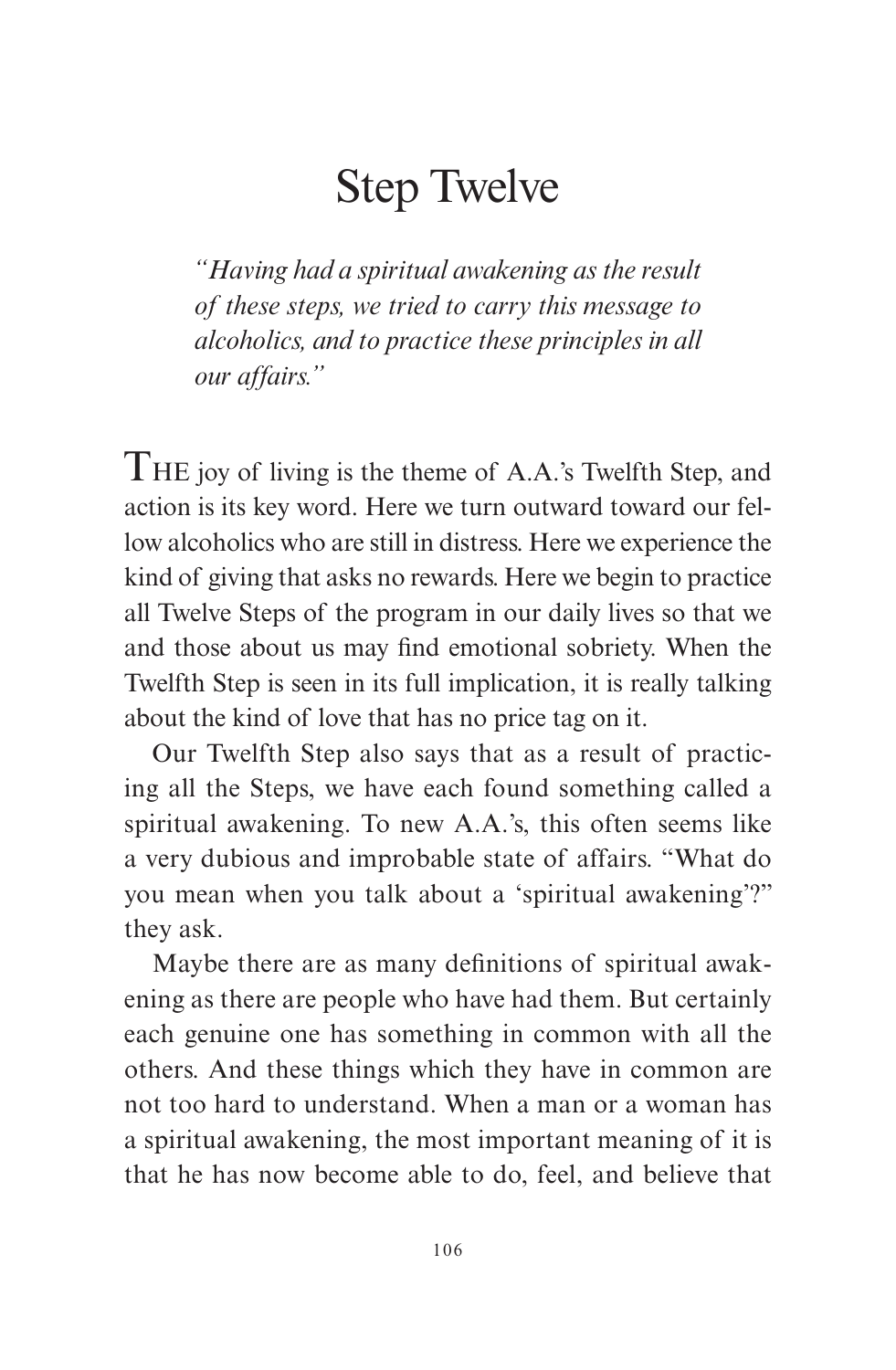which he could not do before on his unaided strength and resources alone. He has been granted a gift which amounts to a new state of consciousness and being. He has been set on a path which tells him he is really going somewhere, that life is not a dead end, not something to be endured or mastered. In a very real sense he has been transformed, because he has laid hold of a source of strength which, in one way or another, he had hitherto denied himself. He finds himself in possession of a degree of honesty, tolerance, unselfishness, peace of mind, and love of which he had thought himself quite incapable. What he has received is a free gift, and yet usually, at least in some small part, he has made himself ready to receive it.

A.A.'s manner of making ready to receive this gift lies in the practice of the Twelve Steps in our program. So let's consider briefly what we have been trying to do up to this point:

Step One showed us an amazing paradox: We found that we were totally unable to be rid of the alcohol obsession until we first admitted that we were powerless over it. In Step Two we saw that since we could not restore ourselves to sanity, some Higher Power must necessarily do so if we were to survive. Consequently, in Step Three we turned our will and our lives over to the care of God as we understood Him. For the time being, we who were atheist or agnostic discovered that our own group, or A.A. as a whole, would suffice as a higher power. Beginning with Step Four, we commenced to search out the things in ourselves which had brought us to physical, moral, and spiritual bankruptcy. We made a searching and fearless moral inventory. Look-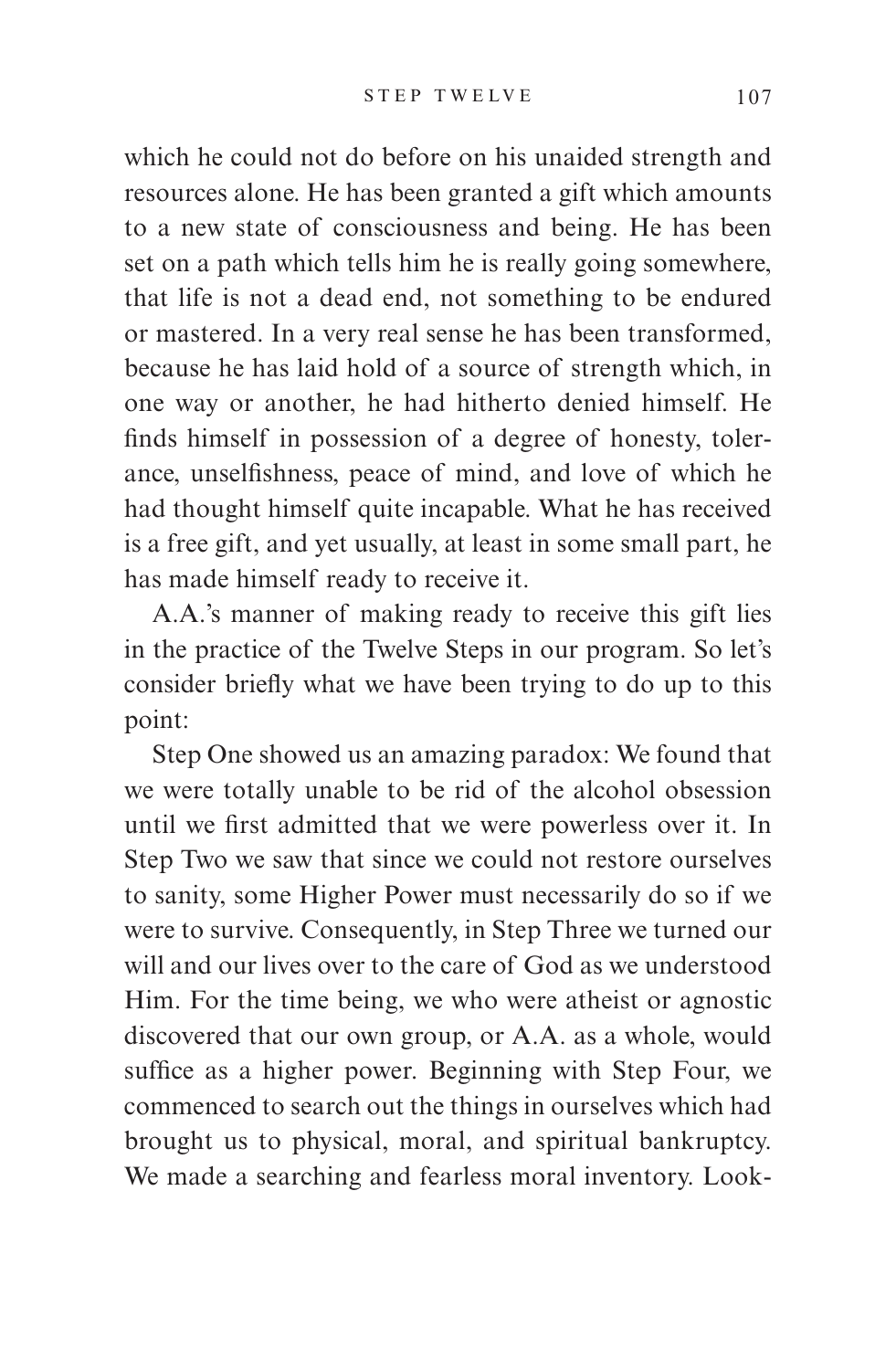ing at Step Five, we decided that an inventory, taken alone, wouldn't be enough. We knew we would have to quit the deadly business of living alone with our conflicts, and in honesty confide these to God and another human being. At Step Six, many of us balked—for the practical reason that we did not wish to have all our defects of character removed, because we still loved some of them too much. Yet we knew we had to make a settlement with the fundamental principle of Step Six. So we decided that while we still had some flaws of character that we could not yet relinquish, we ought nevertheless to quit our stubborn, rebellious hanging on to them. We said to ourselves, "This I cannot do today, perhaps, but I can stop crying out 'No, never!'" Then, in Step Seven, we humbly asked God to remove our shortcomings such as He could or would under the conditions of the day we asked. In Step Eight, we continued our house-cleaning, for we saw that we were not only in conflict with ourselves, but also with people and situations in the world in which we lived. We had to begin to make our peace, and so we listed the people we had harmed and became willing to set things right. We followed this up in Step Nine by making direct amends to those concerned, except when it would injure them or other people. By this time, at Step Ten, we had begun to get a basis for daily living, and we keenly realized that we would need to continue taking personal inventory, and that when we were in the wrong we ought to admit it promptly. In Step Eleven we saw that if a Higher Power had restored us to sanity and had enabled us to live with some peace of mind in a sorely troubled world, then such a Higher Power was worth knowing better, by as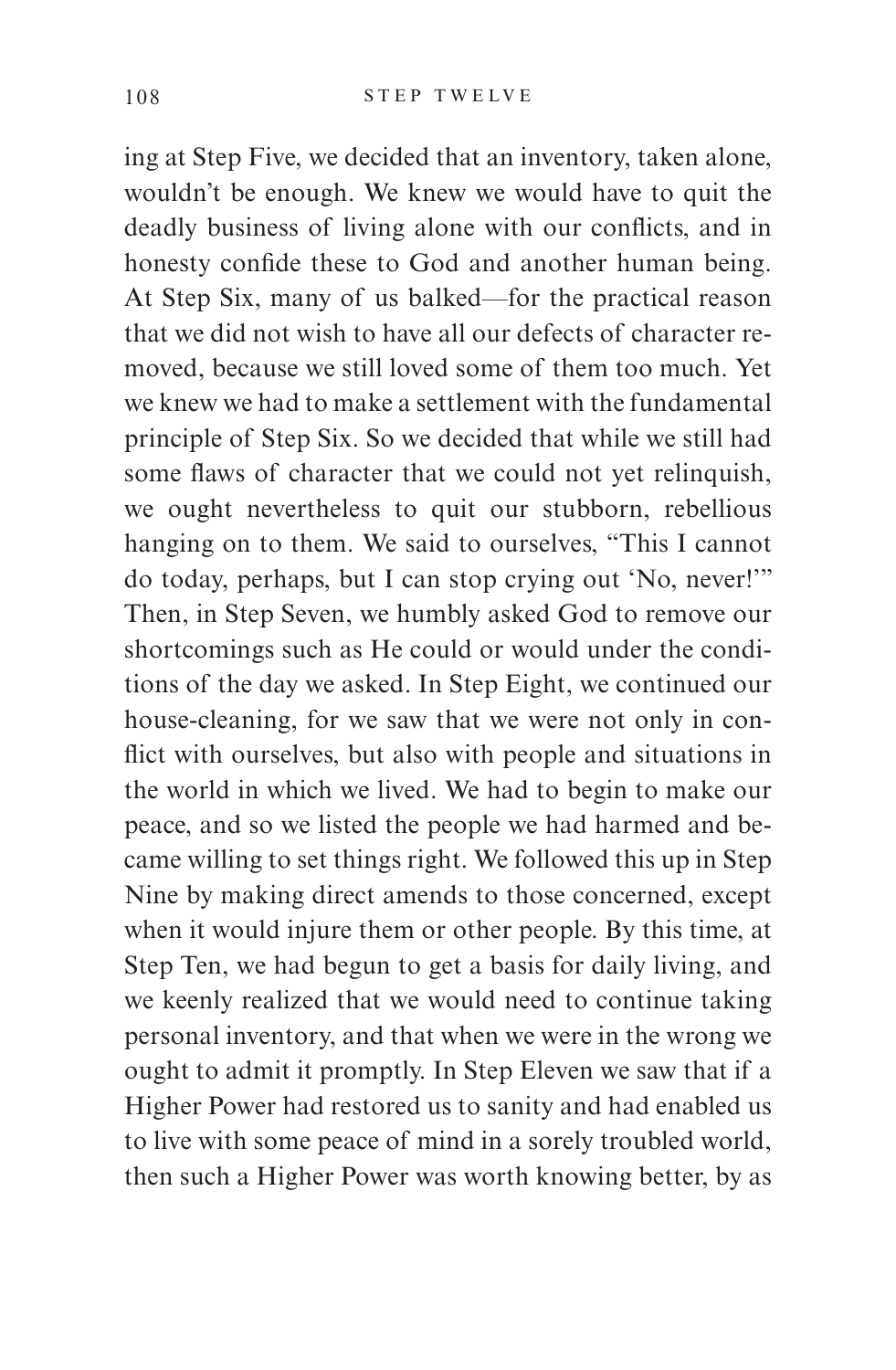direct contact as possible. The persistent use of meditation and prayer, we found, did open the channel so that where there had been a trickle, there now was a river which led to sure power and safe guidance from God as we were increasingly better able to understand Him.

So, practicing these Steps, we had a spiritual awakening about which finally there was no question. Looking at those who were only beginning and still doubted themselves, the rest of us were able to see the change setting in. From great numbers of such experiences, we could predict that the doubter who still claimed that he hadn't got the "spiritual angle," and who still considered his well-loved A.A. group the higher power, would presently love God and call Him by name.

Now, what about the rest of the Twelfth Step? The wonderful energy it releases and the eager action by which it carries our message to the next suffering alcoholic and which finally translates the Twelve Steps into action upon all our affairs is the payoff, the magnificent reality, of Alcoholics Anonymous.

Even the newest of newcomers finds undreamed rewards as he tries to help his brother alcoholic, the one who is even blinder than he. This is indeed the kind of giving that actually demands nothing. He does not expect his brother sufferer to pay him, or even to love him. And then he discovers that by the divine paradox of this kind of giving he has found his own reward, whether his brother has yet received anything or not. His own character may still be gravely defective, but he somehow knows that God has enabled him to make a mighty beginning, and he senses that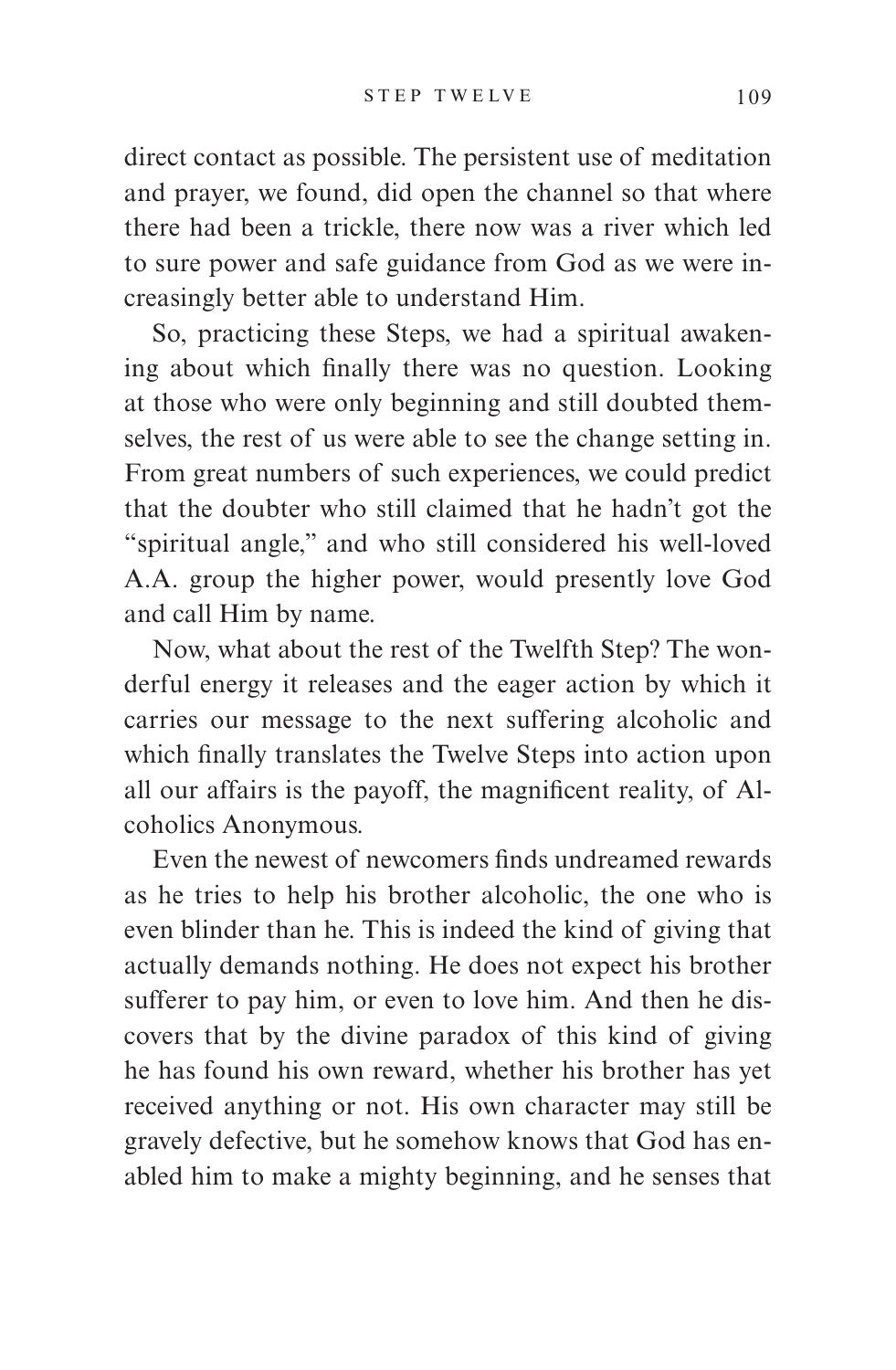he stands at the edge of new mysteries, joys, and experiences of which he had never even dreamed.

Practically every A.A. member declares that no satisfaction has been deeper and no joy greater than in a Twelfth Step job well done. To watch the eyes of men and women open with wonder as they move from darkness into light, to see their lives quickly fill with new purpose and meaning, to see whole families reassembled, to see the alcoholic outcast received back into his community in full citizenship, and above all to watch these people awaken to the presence of a loving God in their lives—these things are the substance of what we receive as we carry A.A.'s message to the next alcoholic.

Nor is this the only kind of Twelfth Step work. We sit in A.A. meetings and listen, not only to receive something ourselves, but to give the reassurance and support which our presence can bring. If our turn comes to speak at a meeting, we again try to carry A.A.'s message. Whether our audience is one or many, it is still Twelfth Step work. There are many opportunities even for those of us who feel unable to speak at meetings or who are so situated that we cannot do much face-to-face Twelfth Step work. We can be the ones who take on the unspectacular but important tasks that make good Twelfth Step work possible, perhaps arranging for the coffee and cake after the meetings, where so many skeptical, suspicious newcomers have found confidence and comfort in the laughter and talk. This is Twelfth Step work in the very best sense of the word. "Freely ye have received; freely give…" is the core of this part of Step Twelve.

We may often pass through Twelfth Step experiences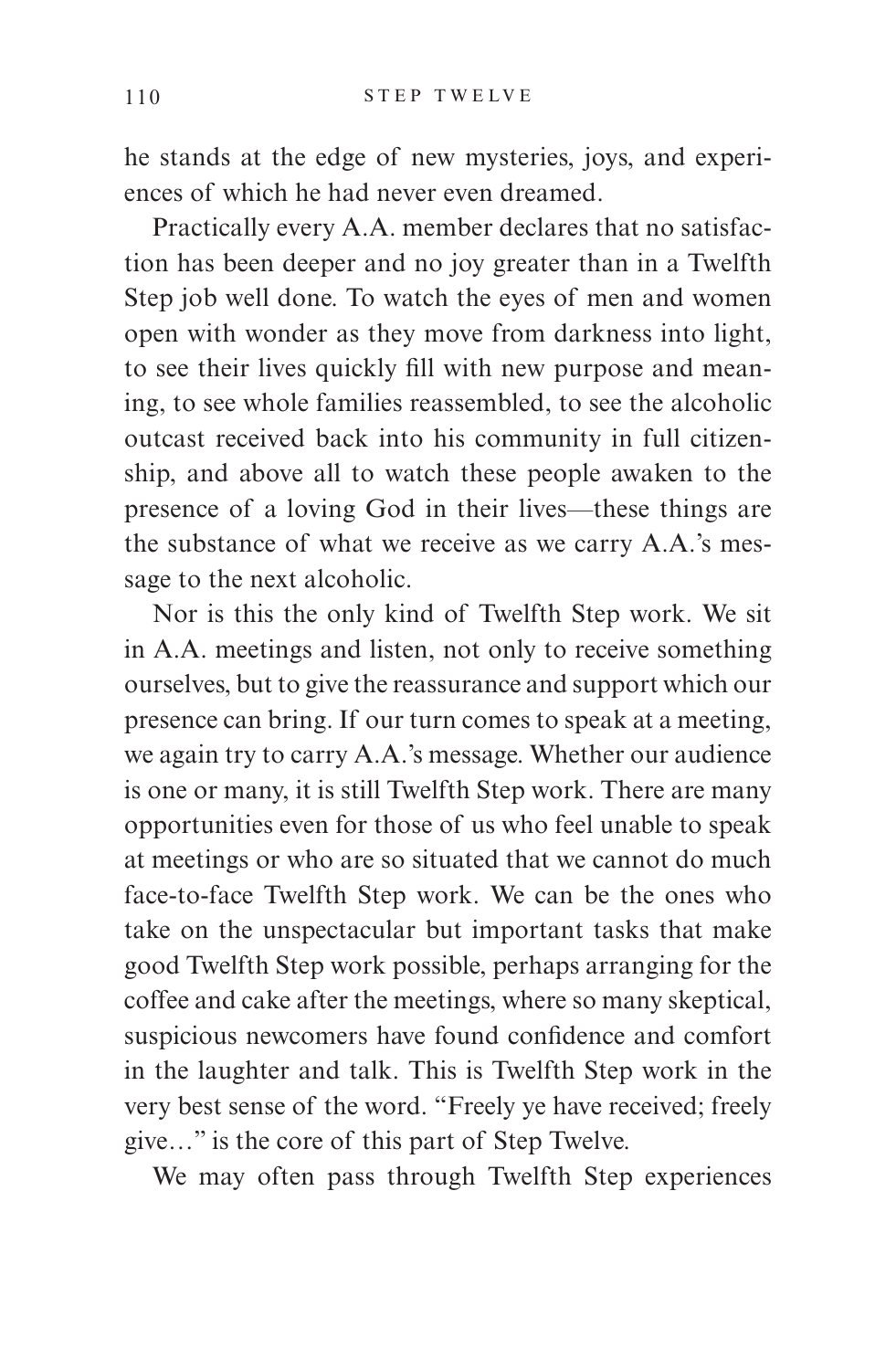where we will seem to be temporarily off the beam. These will appear as big setbacks at the time, but will be seen later as stepping-stones to better things. For example, we may set our hearts on getting a particular person sobered up, and after doing all we can for months, we see him relapse. Perhaps this will happen in a succession of cases, and we may be deeply discouraged as to our ability to carry A.A.'s message. Or we may encounter the reverse situation, in which we are highly elated because we seem to have been successful. Here the temptation is to become rather possessive of these newcomers. Perhaps we try to give them advice about their affairs which we aren't really competent to give or ought not give at all. Then we are hurt and confused when the advice is rejected, or when it is accepted and brings still greater confusion. By a great deal of ardent Twelfth Step work we sometimes carry the message to so many alcoholics that they place us in a position of trust. They make us, let us say, the group's chairman. Here again we are presented with the temptation to overmanage things, and sometimes this results in rebuffs and other consequences which are hard to take.

But in the longer run we clearly realize that these are only the pains of growing up, and nothing but good can come from them if we turn more and more to the entire Twelve Steps for the answers.

Now comes the biggest question yet. What about the practice of these principles in *all* our affairs? Can we love the whole pattern of living as eagerly as we do the small segment of it we discover when we try to help other alcoholics achieve sobriety? Can we bring the same spirit of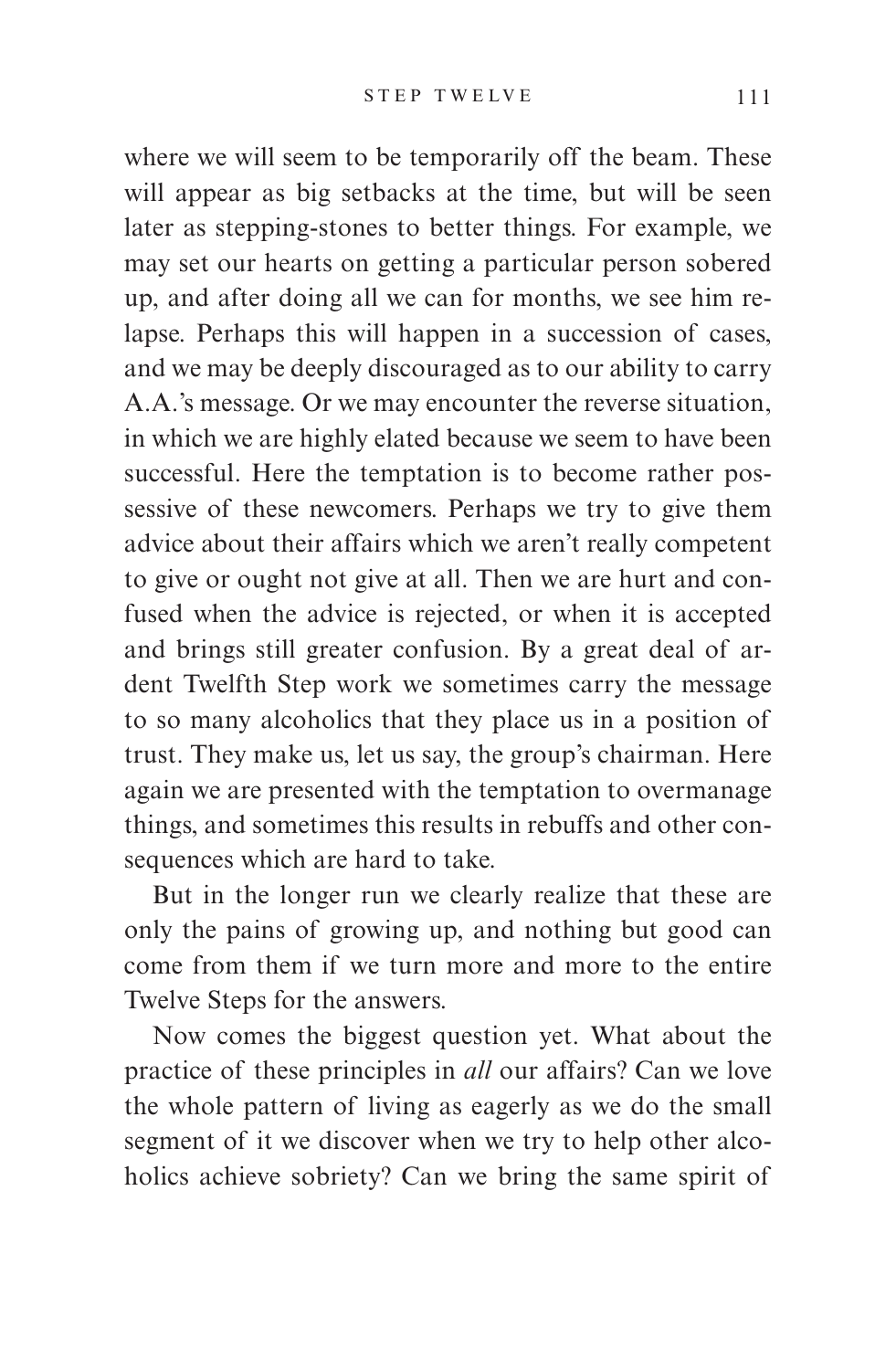love and tolerance into our sometimes deranged family lives that we bring to our A.A. group? Can we have the same kind of confidence and faith in these people who have been infected and sometimes crippled by our own illness that we have in our sponsors? Can we actually carry the A.A. spirit into our daily work? Can we meet our newly recognized responsibilities to the world at large? And can we bring new purpose and devotion to the religion of our choice? Can we find a new joy of living in trying to do something about all these things?

Furthermore, how shall we come to terms with seeming failure or success? Can we now accept and adjust to either without despair or pride? Can we accept poverty, sickness, loneliness, and bereavement with courage and serenity? Can we steadfastly content ourselves with the humbler, yet sometimes more durable, satisfactions when the brighter, more glittering achievements are denied us?

The A.A. answer to these questions about living is "Yes, all of these things are possible." We know this because we see monotony, pain, and even calamity turned to good use by those who keep on trying to practice A.A.'s Twelve Steps. And if these are facts of life for the many alcoholics who have recovered in A.A., they can become the facts of life for many more.

Of course all A.A.'s, even the best, fall far short of such achievements as a consistent thing. Without necessarily taking that first drink, we often get quite far off the beam. Our troubles sometimes begin with indifference. We are sober and happy in our A.A. work. Things go well at home and office. We naturally congratulate ourselves on what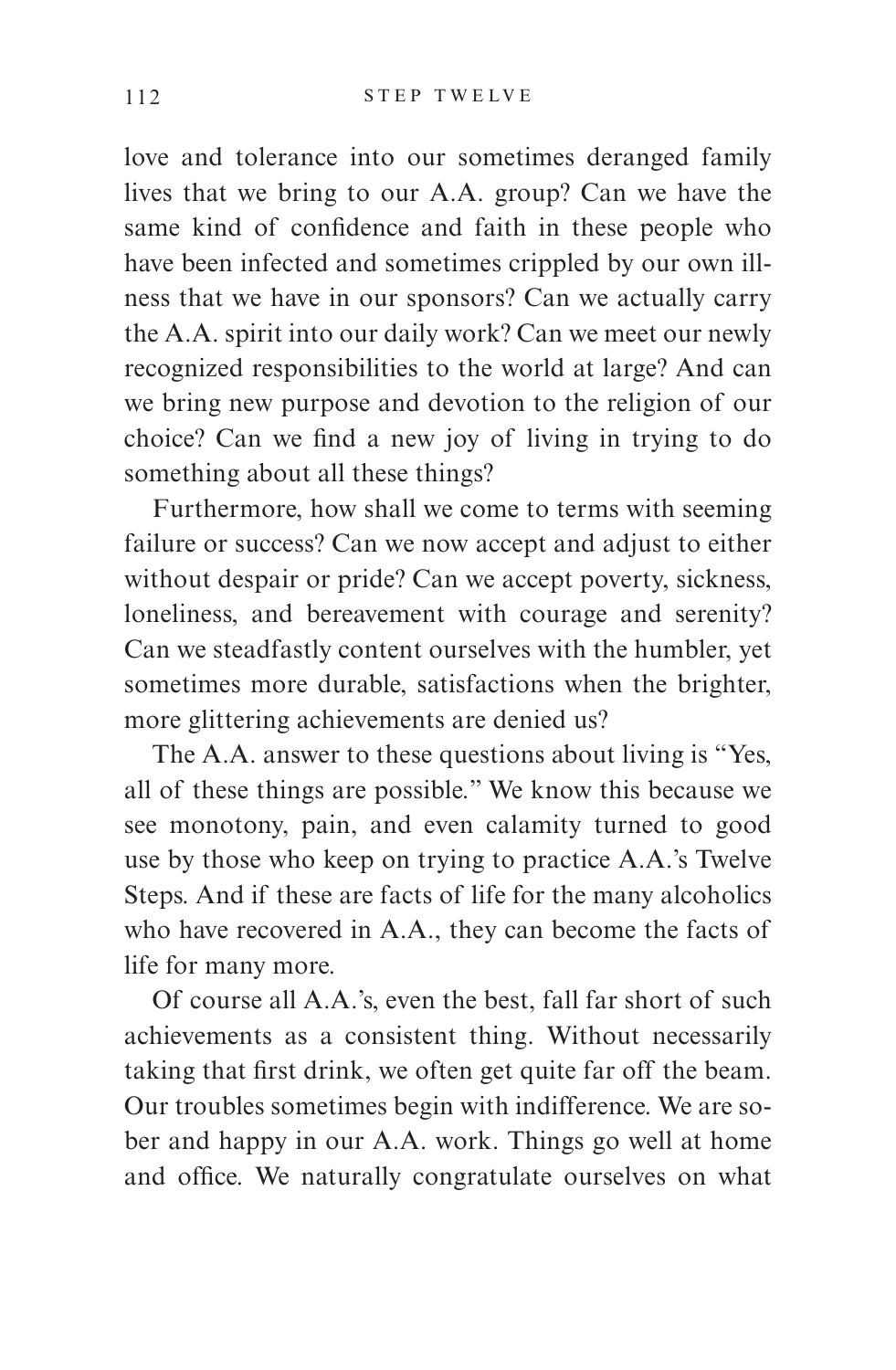later proves to be a far too easy and superficial point of view. We temporarily cease to grow because we feel satisfied that there is no need for all of A.A.'s Twelve Steps for us. We are doing fine on a few of them. Maybe we are doing fine on only two of them, the First Step and that part of the Twelfth where we "carry the message." In A.A. slang, that blissful state is known as "two-stepping." And it can go on for years.

The best-intentioned of us can fall for the "two-step" illusion. Sooner or later the pink cloud stage wears off and things go disappointingly dull. We begin to think that A.A. doesn't pay off after all. We become puzzled and discouraged.

Then perhaps life, as it has a way of doing, suddenly hands us a great big lump that we can't begin to swallow, let alone digest. We fail to get a worked-for promotion. We lose that good job. Maybe there are serious domestic or romantic difficulties, or perhaps that boy we thought God was looking after becomes a military casualty.

What then? Have we alcoholics in A.A. got, or can we get, the resources to meet these calamities which come to so many? These were problems of life which we could never face up to. Can we now, with the help of God as we understand Him, handle them as well and as bravely as our nonalcoholic friends often do? Can we transform these calamities into assets, sources of growth and comfort to ourselves and those about us? Well, we surely have a chance if we switch from "two-stepping" to "twelve-stepping," if we are willing to receive that grace of God which can sustain and strengthen us in any catastrophe.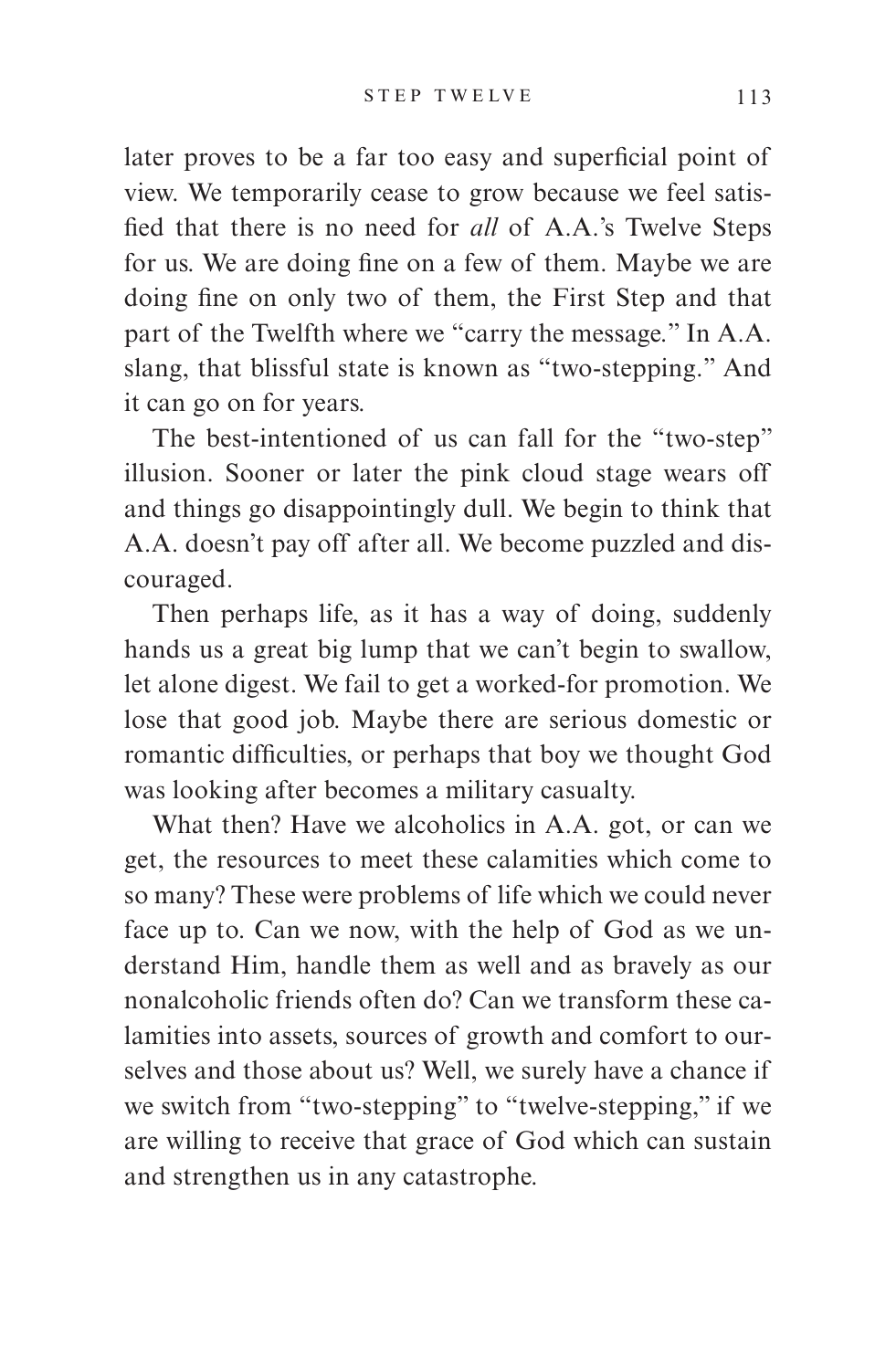Our basic troubles are the same as everyone else's, but when an honest effort is made "to practice these principles in all our affairs," well-grounded A.A.'s seem to have the ability, by God's grace, to take these troubles in stride and turn them into demonstrations of faith. We have seen A.A.'s suffer lingering and fatal illness with little complaint, and often in good cheer. We have sometimes seen families broken apart by misunderstanding, tensions, or actual infidelity, who are reunited by the A.A. way of life.

Though the earning power of most A.A.'s is relatively high, we have some members who never seem to get on their feet moneywise, and still others who encounter heavy financial reverses. Ordinarily we see these situations met with fortitude and faith.

Like most people, we have found that we can take our big lumps as they come. But also like others, we often discover a greater challenge in the lesser and more continuous problems of life. Our answer is in still more spiritual development. Only by this means can we improve our chances for really happy and useful living. And as we grow spiritually, we find that our old attitudes toward our instincts need to undergo drastic revisions. Our desires for emotional security and wealth, for personal prestige and power, for romance, and for family satisfactions—all these have to be tempered and redirected. We have learned that the satisfaction of instincts cannot be the sole end and aim of our lives. If we place instincts first, we have got the cart before the horse; we shall be pulled backward into disillusionment. But when we are willing to place spiritual growth first—then and only then do we have a real chance.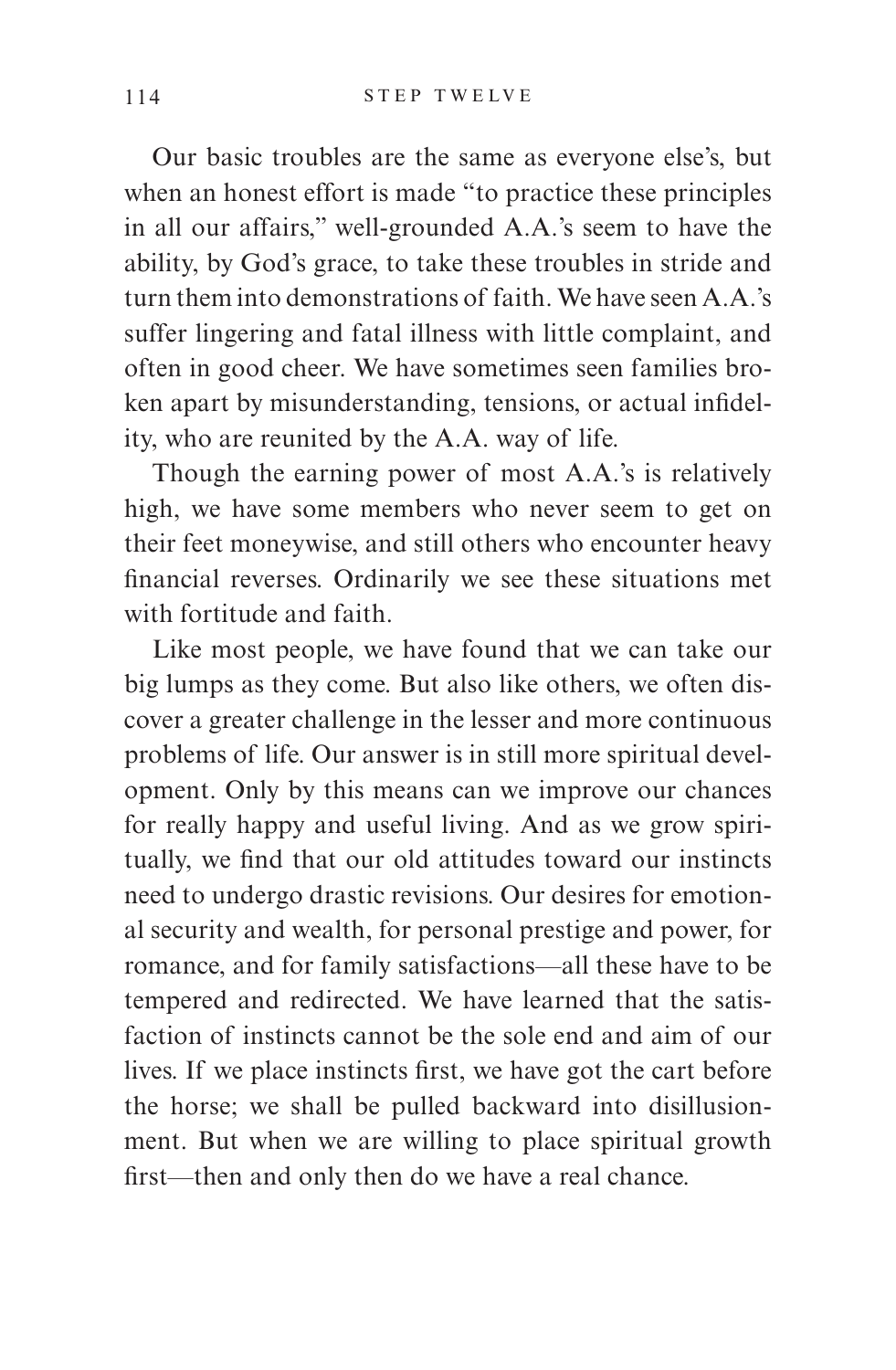After we come into A.A., if we go on growing, our attitudes and actions toward security—emotional security and financial security—commence to change profoundly. Our demand for emotional security, for our own way, had constantly thrown us into unworkable relations with other people. Though we were sometimes quite unconscious of this, the result always had been the same. Either we had tried to play God and dominate those about us, or we had insisted on being overdependent upon them. Where people had temporarily let us run their lives as though they were still children, we had felt very happy and secure ourselves. But when they finally resisted or ran away, we were bitterly hurt and disappointed. We blamed them, being quite unable to see that our unreasonable demands had been the cause.

When we had taken the opposite tack and had insisted, like infants ourselves, that people protect and take care of us or that the world owed us a living, then the result had been equally unfortunate. This often caused the people we had loved most to push us aside or perhaps desert us entirely. Our disillusionment had been hard to bear. We couldn't imagine people acting that way toward us. We had failed to see that though adult in years we were still behaving childishly, trying to turn everybody—friends, wives, husbands, even the world itself—into protective parents. We had refused to learn the very hard lesson that overdependence upon people is unsuccessful because all people are fallible, and even the best of them will sometimes let us down, especially when our demands for attention become unreasonable.

As we made spiritual progress, we saw through these fal-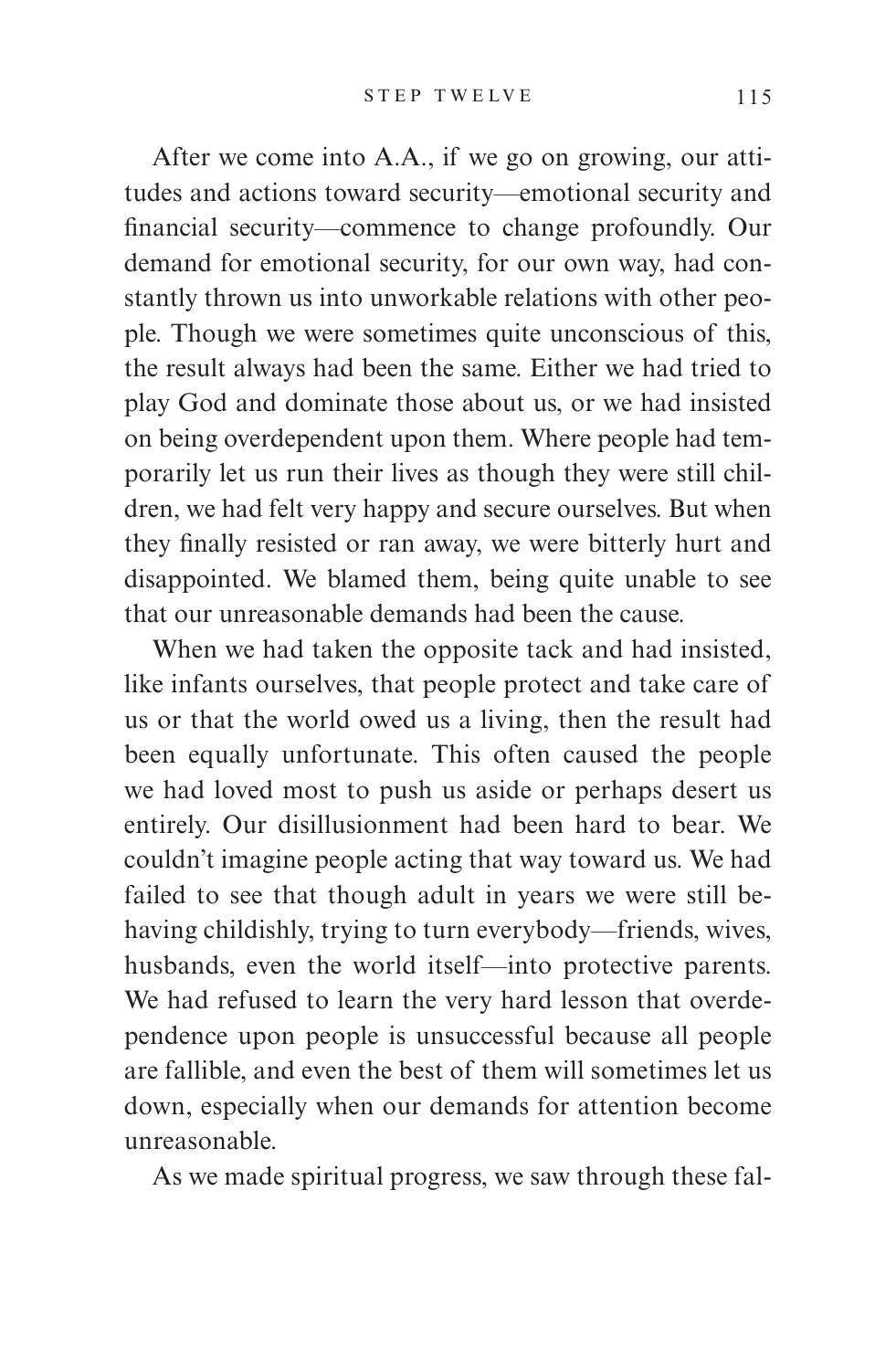lacies. It became clear that if we ever were to feel emotionally secure among grown-up people, we would have to put our lives on a give-and-take basis; we would have to develop the sense of being in partnership or brotherhood with all those around us. We saw that we would need to give constantly of ourselves without demands for repayment. When we persistently did this we gradually found that people were attracted to us as never before. And even if they failed us, we could be understanding and not too seriously affected.

When we developed still more, we discovered the best possible source of emotional stability to be God Himself. We found that dependence upon His perfect justice, forgiveness, and love was healthy, and that it would work where nothing else would. If we really depended upon God, we couldn't very well play God to our fellows nor would we feel the urge wholly to rely on human protection and care. These were the new attitudes that finally brought many of us an inner strength and peace that could not be deeply shaken by the shortcomings of others or by any calamity not of our own making.

This new outlook was, we learned, something especially necessary to us alcoholics. For alcoholism had been a lonely business, even though we had been surrounded by people who loved us. But when self-will had driven everybody away and our isolation had become complete, it caused us to play the big shot in cheap barrooms and then fare forth alone on the street to depend upon the charity of passersby. We were still trying to find emotional security by being dominating or dependent upon others. Even when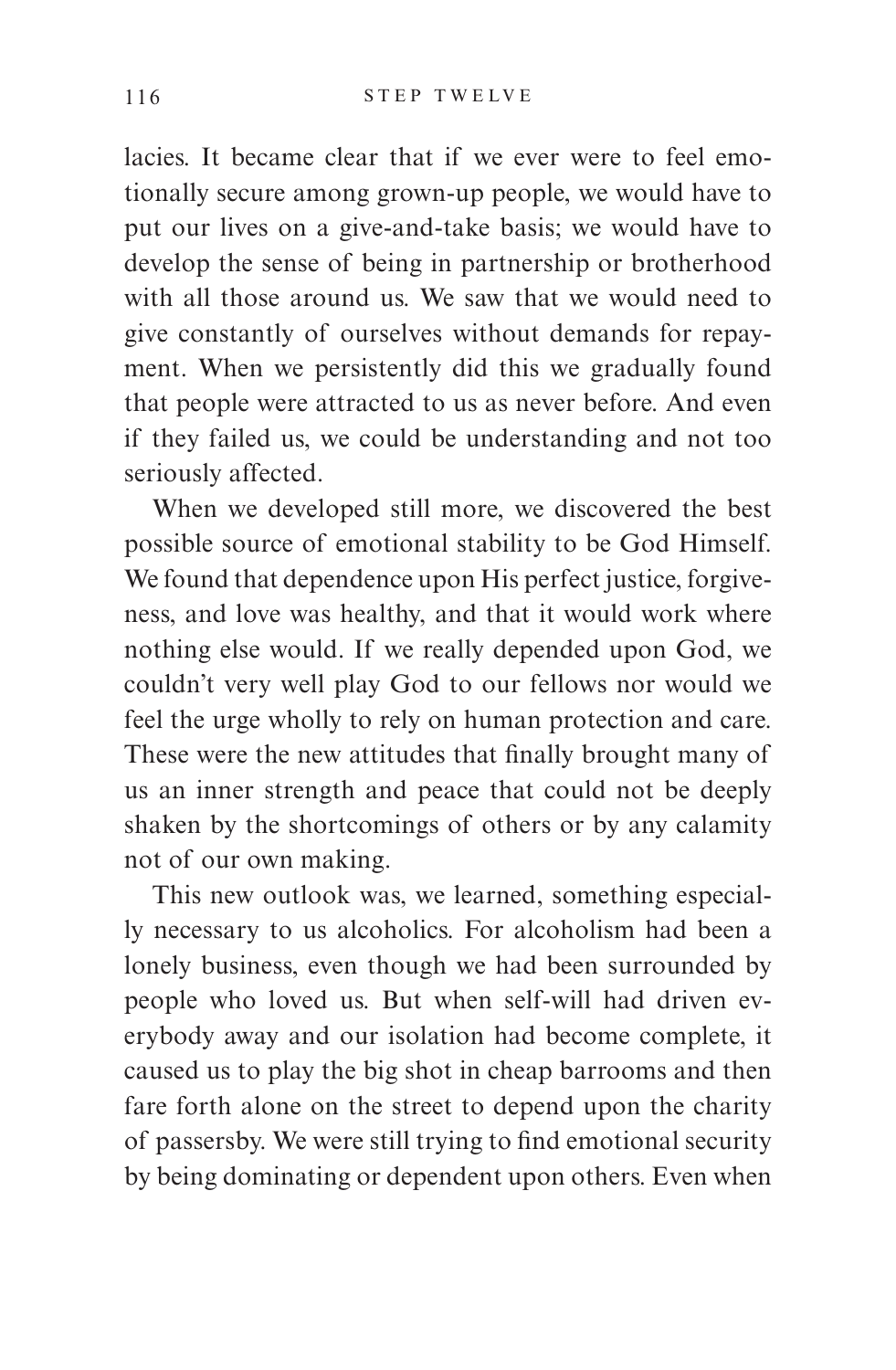our fortunes had not ebbed that much and we nevertheless found ourselves alone in the world, we still vainly tried to be secure by some unhealthy kind of domination or dependence. For those of us who were like that, A.A. had a very special meaning. Through it we begin to learn right relations with people who understand us; we don't have to be alone any more.

Most married folks in A.A. have very happy homes. To a surprising extent, A.A. has offset the damage to family life brought about by years of alcoholism. But just like all other societies, we do have sex and marital problems, and sometimes they are distressingly acute. Permanent marriage breakups and separations, however, are unusual in A.A. Our main problem is not how we are to stay married; it is how to be more happily married by eliminating the severe emotional twists that have so often stemmed from alcoholism.

Nearly every sound human being experiences, at some time in life, a compelling desire to find a mate of the opposite sex with whom the fullest possible union can be made —spiritual, mental, emotional, and physical. This mighty urge is the root of great human accomplishments, a creative energy that deeply influences our lives. God fashioned us that way. So our question will be this: How, by ignorance, compulsion, and self-will, do we misuse this gift for our own destruction? We A.A.'s cannot pretend to offer full answers to age-old perplexities, but our own experience does provide certain answers that work for us.

When alcoholism strikes, very unnatural situations may develop which work against marriage partnership and com-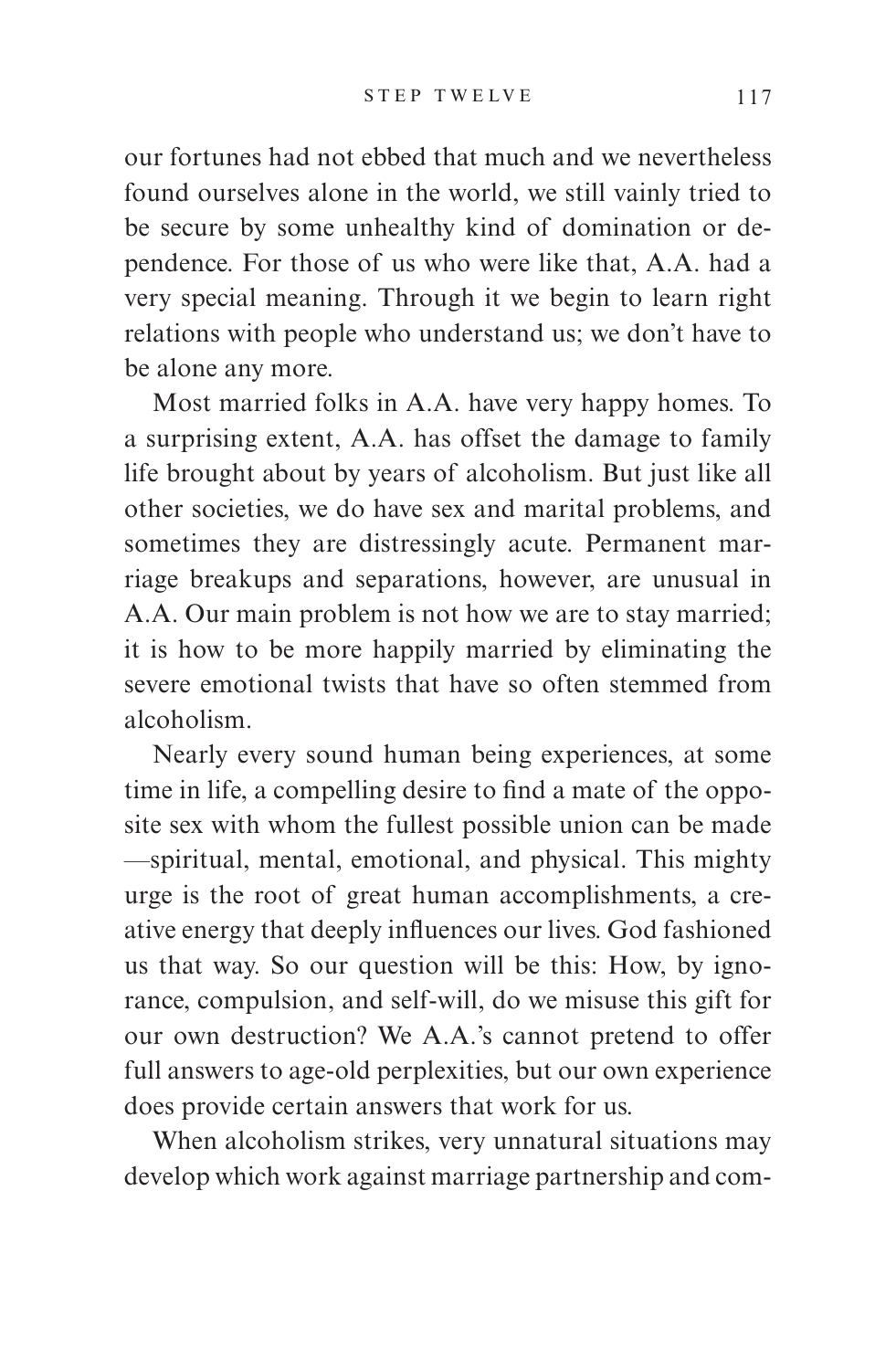patible union. If the man is affected, the wife must become the head of the house, often the breadwinner. As matters get worse, the husband becomes a sick and irresponsible child who needs to be looked after and extricated from endless scrapes and impasses. Very gradually, and usually without any realization of the fact, the wife is forced to become the mother of an erring boy. And if she had a strong maternal instinct to begin with, the situation is aggravated. Obviously not much partnership can exist under these conditions. The wife usually goes on doing the best she knows how, but meanwhile the alcoholic alternately loves and hates her maternal care. A pattern is thereby established that may take a lot of undoing later on. Nevertheless, under the influence of A.A.'s Twelve Steps, these situations are often set right.\*

When the distortion has been great, however, a long period of patient striving may be necessary. After the husband joins A.A., the wife may become discontented, even highly resentful that Alcoholics Anonymous has done the very thing that all her years of devotion had failed to do. Her husband may become so wrapped up in A.A. and his new friends that he is inconsiderately away from home more than when he drank. Seeing her unhappiness, he recommends A.A.'s Twelve Steps and tries to teach her how to live. She naturally feels that for years she has made a far better job of living than he has. Both of them blame each other and ask when their marriage

<sup>\*</sup> In adapted form, the Steps are also used by Al-Anon Family Groups. Not a part of A.A., this worldwide fellowship consists of spouses and other relatives or friends of alcoholics (in A.A. or still drinking). Its headquarters address is 1600 Corporate Landing Pkwy., Virginia Beach, VA 23454-5617.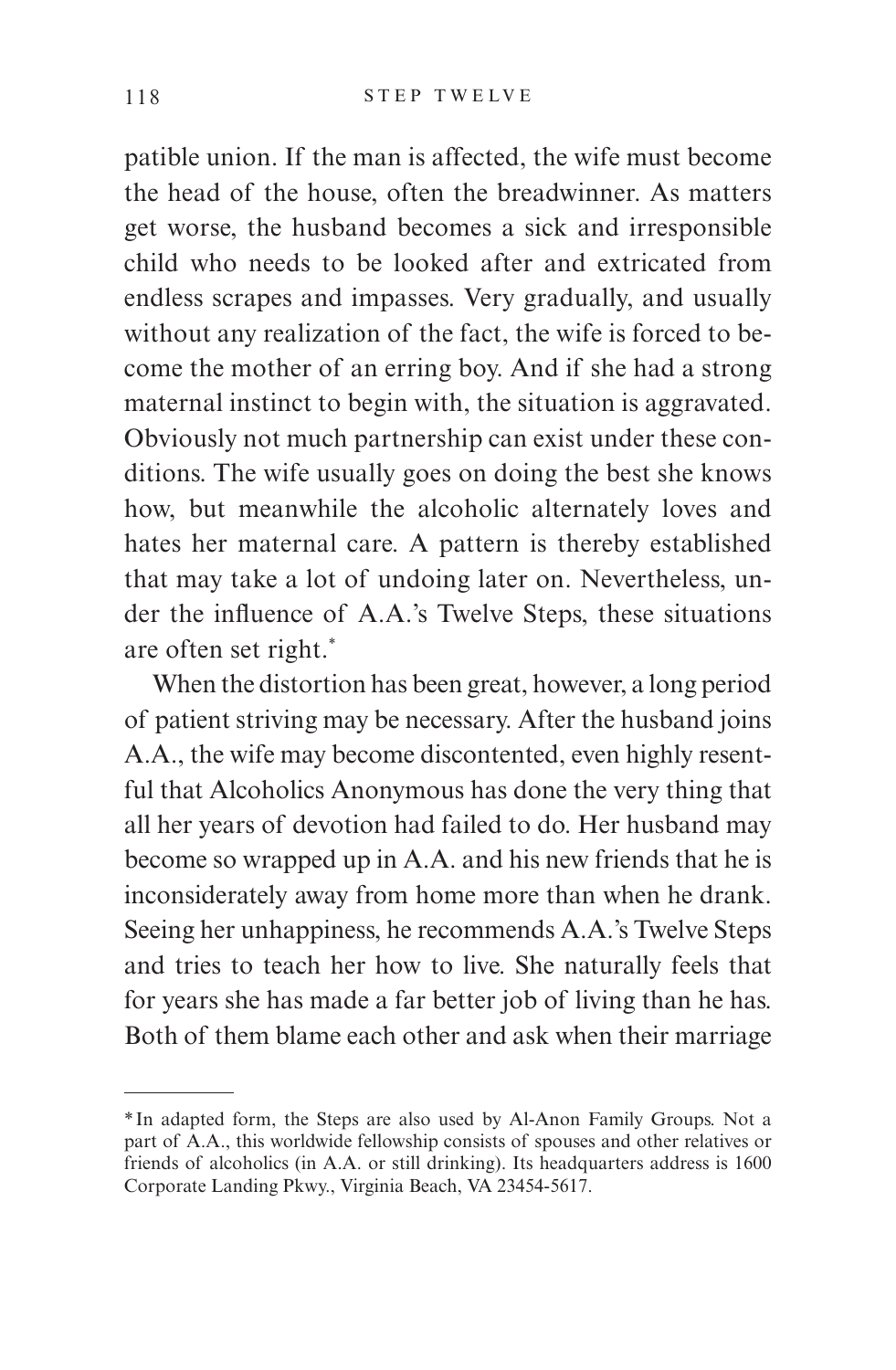is ever going to be happy again. They may even begin to suspect it had never been any good in the first place.

Compatibility, of course, can be so impossibly damaged that a separation may be necessary. But those cases are the unusual ones. The alcoholic, realizing what his wife has endured, and now fully understanding how much he himself did to damage her and his children, nearly always takes up his marriage responsibilities with a willingness to repair what he can and to accept what he can't. He persistently tries all of A.A.'s Twelve Steps in his home, often with fine results. At this point he firmly but lovingly commences to behave like a partner instead of like a bad boy. And above all he is finally convinced that reckless romancing is not a way of life for him.

A.A. has many single alcoholics who wish to marry and are in a position to do so. Some marry fellow A.A.'s. How do they come out? On the whole these marriages are very good ones. Their common suffering as drinkers, their common interest in A.A. and spiritual things, often enhance such unions. It is only where "boy meets girl on A.A. campus," and love follows at first sight, that difficulties may develop. The prospective partners need to be solid A.A.'s and long enough acquainted to know that their compatibility at spiritual, mental, and emotional levels is a fact and not wishful thinking. They need to be as sure as possible that no deep-lying emotional handicap in either will be likely to rise up under later pressures to cripple them. The considerations are equally true and important for the A.A.'s who marry "outside" A.A. With clear understanding and right, grown-up attitudes, very happy results do follow.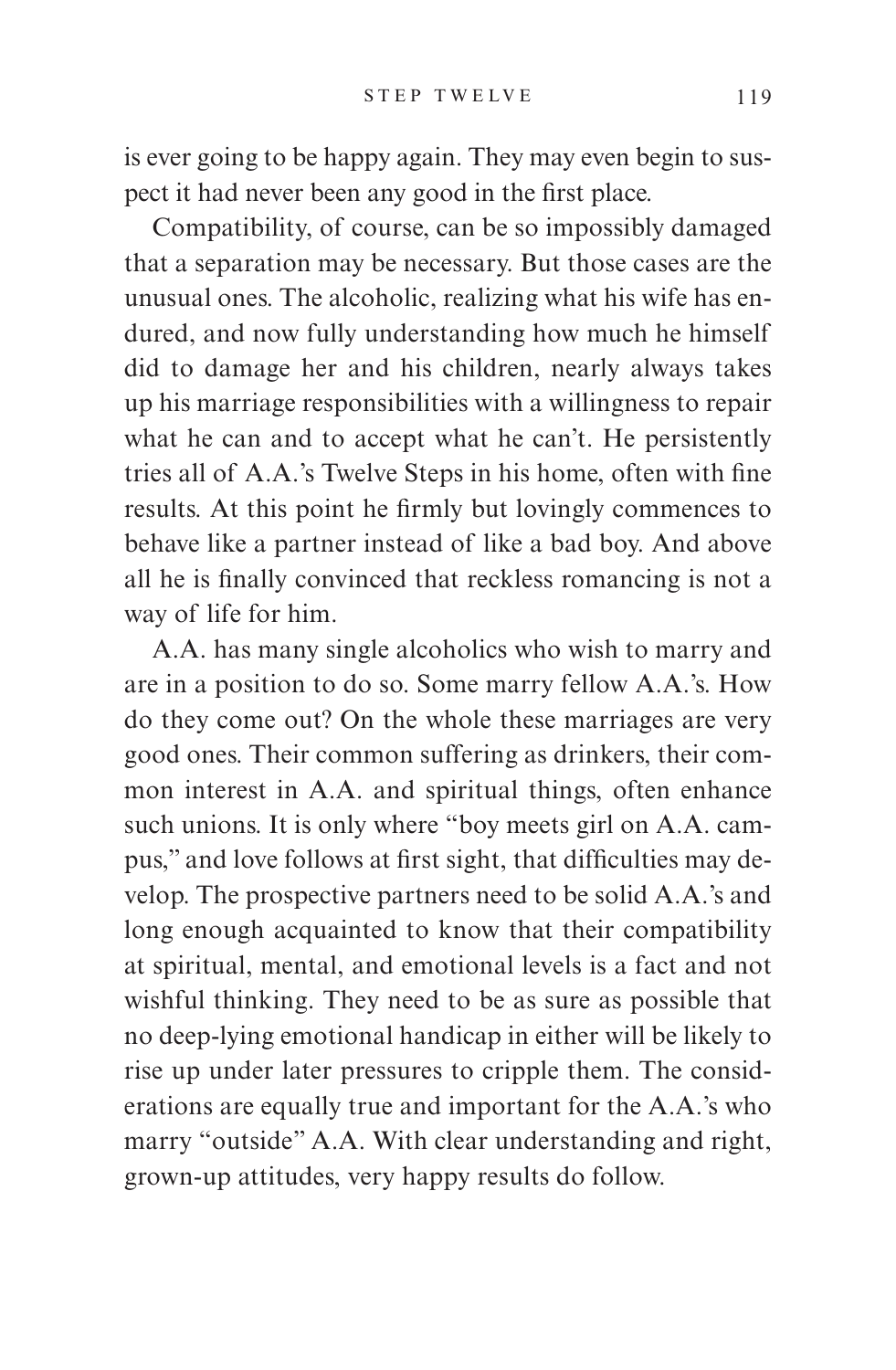And what can be said of many A.A. members who, for a variety of reasons, cannot have a family life? At first many of these feel lonely, hurt, and left out as they witness so much domestic happiness about them. If they cannot have this kind of happiness, can A.A. offer them satisfactions of similar worth and durability? Yes—whenever they try hard to seek them out. Surrounded by so many A.A. friends, these so-called loners tell us they no longer feel alone. In partnership with others—women and men—they can devote themselves to any number of ideas, people, and constructive projects. Free of marital responsibilities, they can participate in enterprises which would be denied to family men and women. We daily see such members render prodigies of service, and receive great joys in return.

Where the possession of money and material things was concerned, our outlook underwent the same revolutionary change. With a few exceptions, all of us had been spendthrifts. We threw money about in every direction with the purpose of pleasing ourselves and impressing other people. In our drinking time, we acted as if the money supply was inexhaustible, though between binges we'd sometimes go to the other extreme and become almost miserly. Without realizing it we were just accumulating funds for the next spree. Money was the symbol of pleasure and self-importance. When our drinking had become much worse, money was only an urgent requirement which could supply us with the next drink and the temporary comfort of oblivion it brought.

Upon entering A.A., these attitudes were sharply re-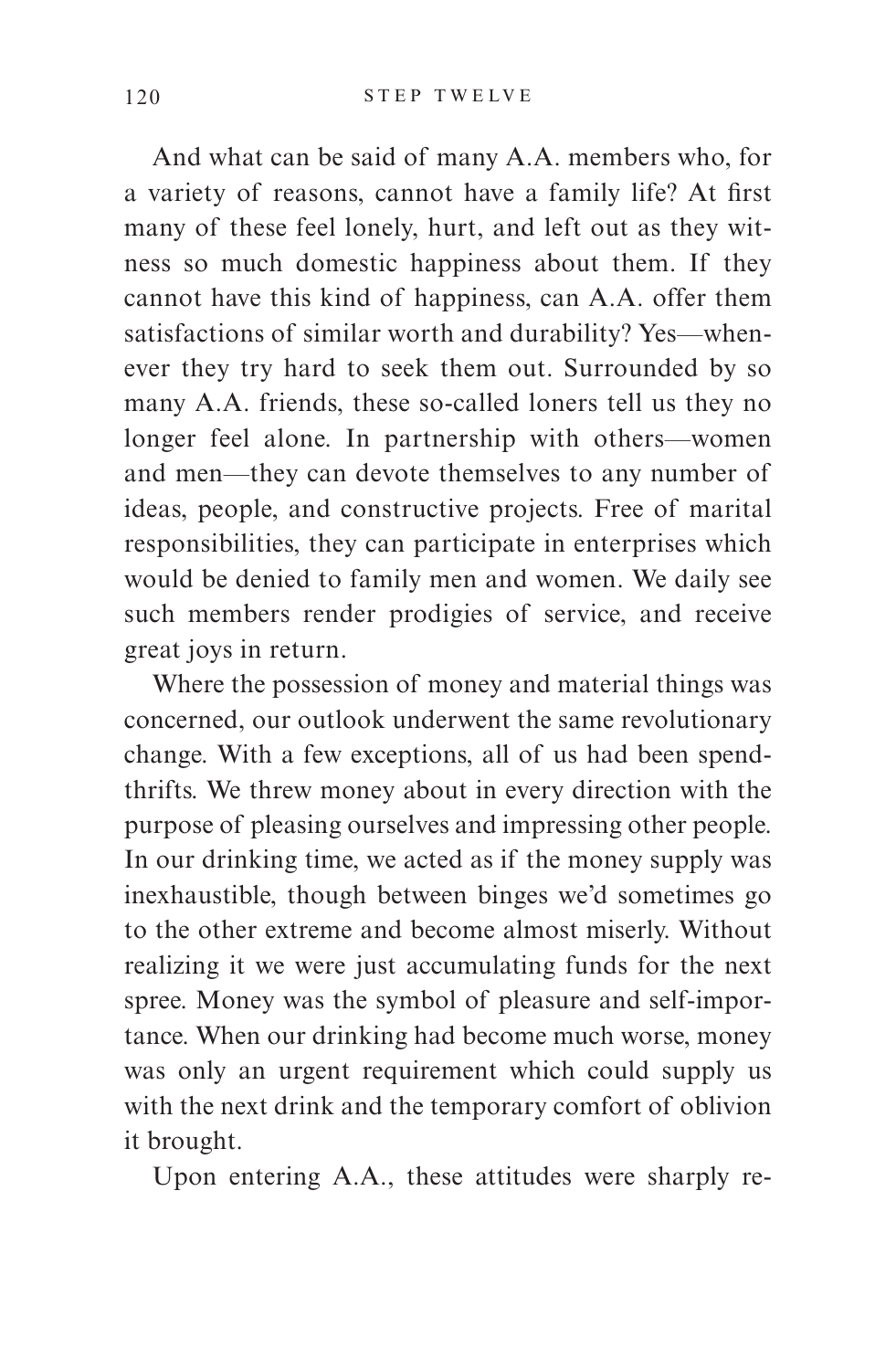versed, often going much too far in the opposite direction. The spectacle of years of waste threw us into panic. There simply wouldn't be time, we thought, to rebuild our shattered fortunes. How could we ever take care of those awful debts, possess a decent home, educate the kids, and set something by for old age? Financial importance was no longer our principal aim; we now clamored for material security. Even when we were well reestablished in our business, these terrible fears often continued to haunt us. This made us misers and penny pinchers all over again. Complete financial security we must have—or else. We forgot that most alcoholics in A.A. have an earning power considerably above average; we forgot the immense goodwill of our brother A.A.'s who were only too eager to help us to better jobs when we deserved them; we forgot the actual or potential financial insecurity of every human being in the world. And, worst of all, we forgot God. In money matters we had faith only in ourselves, and not too much of that.

This all meant, of course, that we were still far off balance. When a job still looked like a mere means of getting money rather than an opportunity for service, when the acquisition of money for financial independence looked more important than a right dependence upon God, we were still the victims of unreasonable fears. And these were fears which would make a serene and useful existence, at any financial level, quite impossible.

But as time passed we found that with the help of A.A.'s Twelve Steps we could lose those fears, no matter what our material prospects were. We could cheerfully perform humble labor without worrying about tomorrow. If our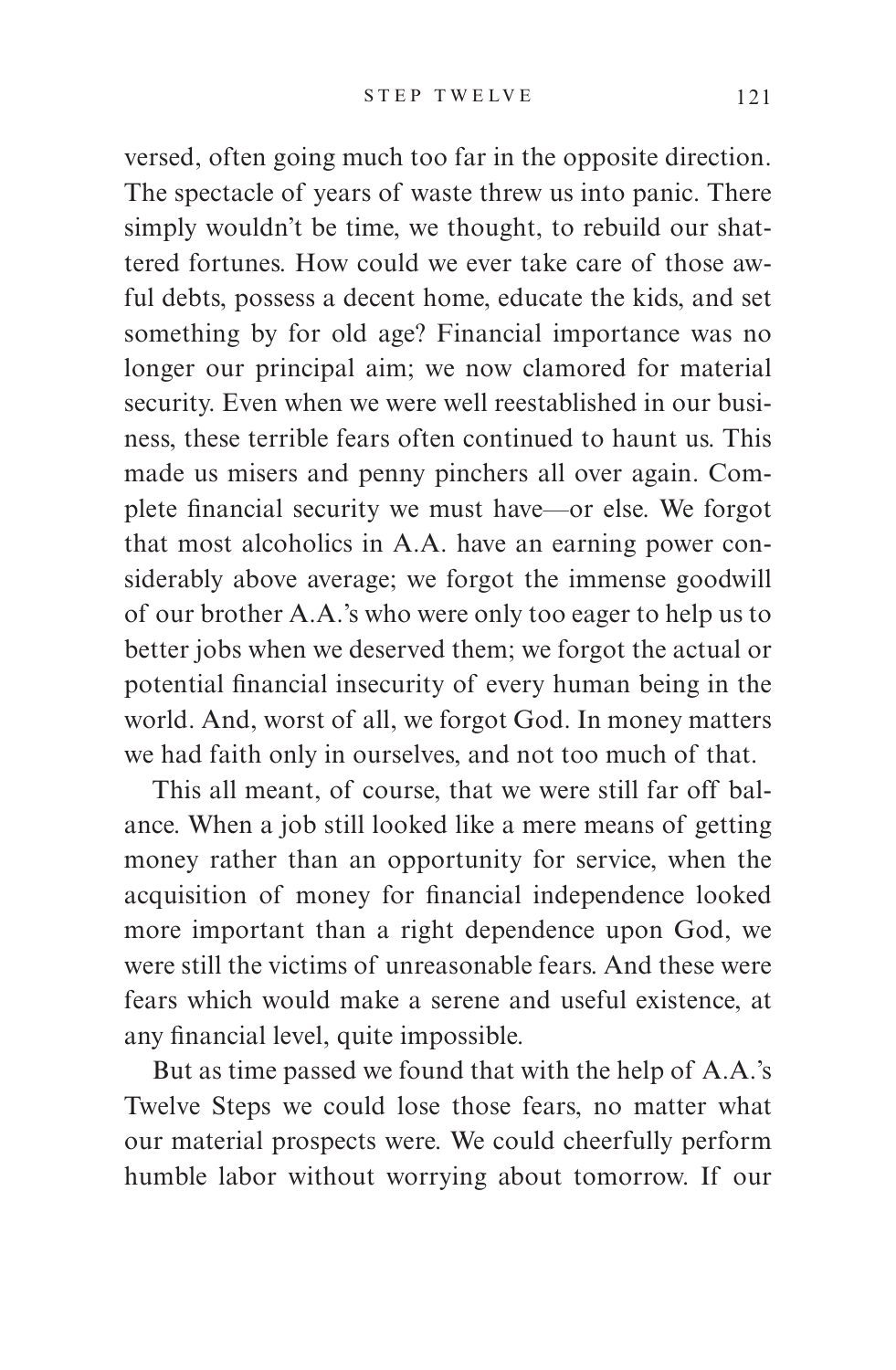circumstances happened to be good, we no longer dreaded a change for the worse, for we had learned that these troubles could be turned into great values. It did not matter too much what our material condition was, but it did matter what our spiritual condition was. Money gradually became our servant and not our master. It became a means of exchanging love and service with those about us. When, with God's help, we calmly accepted our lot, then we found we could live at peace with ourselves and show others who still suffered the same fears that they could get over them, too. We found that freedom from fear was more important than freedom from want.

Let's here take note of our improved outlook upon the problems of personal importance, power, ambition, and leadership. These were reefs upon which many of us came to shipwreck during our drinking careers.

Practically every boy in the United States dreams of becoming our President. He wants to be his country's number one man. As he gets older and sees the impossibility of this, he can smile good-naturedly at his childhood dream. In later life he finds that real happiness is not to be found in just trying to be a number one man, or even a first-rater in the heartbreaking struggle for money, romance, or selfimportance. He learns that he can be content as long as he plays well whatever cards life deals him. He's still ambitious, but not absurdly so, because he can now see and accept actual reality. He's willing to stay right size.

But not so with alcoholics. When A.A. was quite young, a number of eminent psychologists and doctors made an exhaustive study of a good-sized group of so-called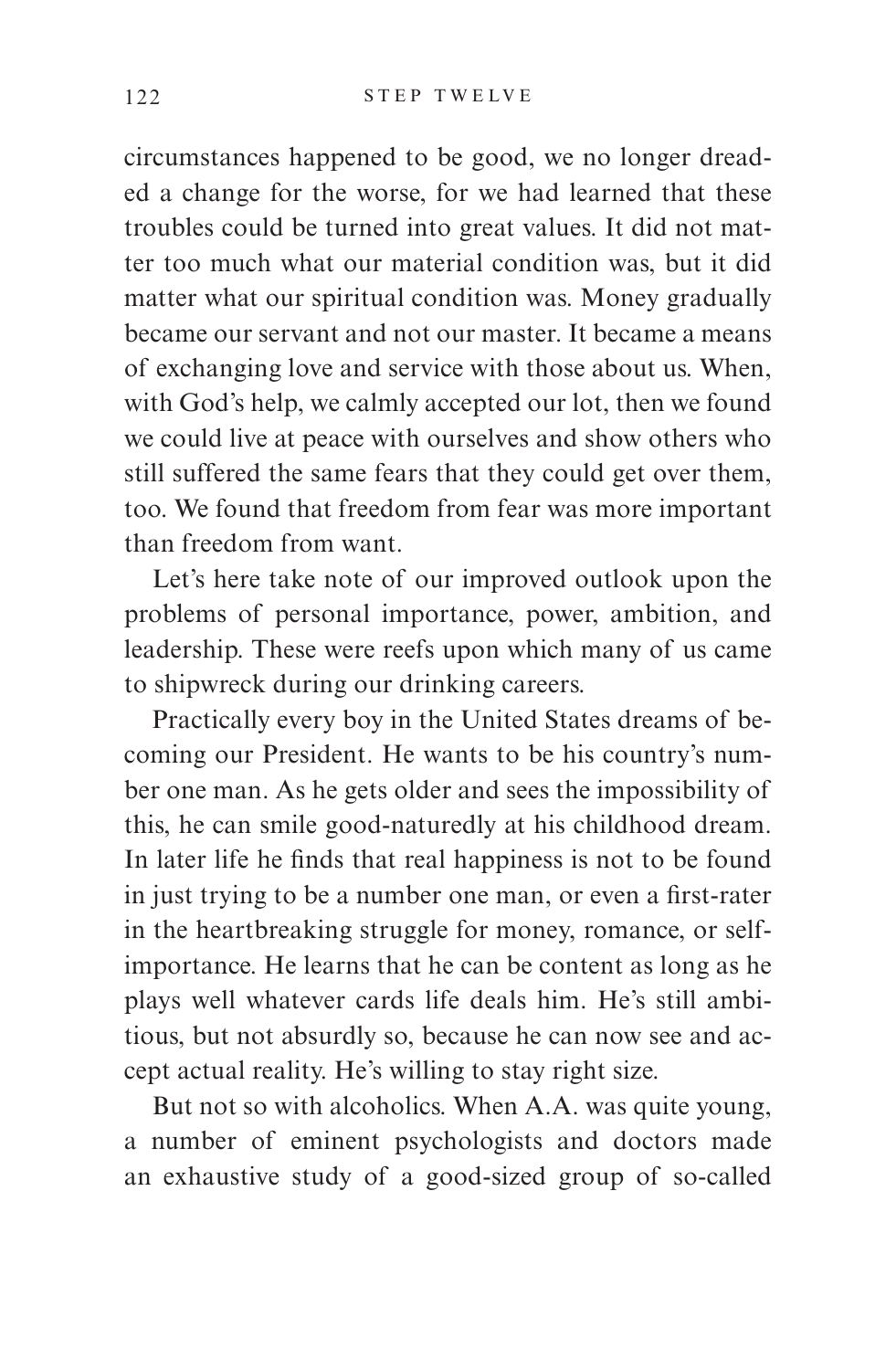problem drinkers. The doctors weren't trying to find how different we were from one another; they sought to find whatever personality traits, if any, this group of alcoholics had in common. They finally came up with a conclusion that shocked the A.A. members of that time. These distinguished men had the nerve to say that most of the alcoholics under investigation were still childish, emotionally sensitive, and grandiose.

How we alcoholics did resent that verdict! We would not believe that our adult dreams were often truly childish. And considering the rough deal life had given us, we felt it perfectly natural that we were sensitive. As to our grandiose behavior, we insisted that we had been possessed of nothing but a high and legitimate ambition to win the battle of life.

In the years since, however, most of us have come to agree with those doctors. We have had a much keener look at ourselves and those about us. We have seen that we were prodded by unreasonable fears or anxieties into making a life business of winning fame, money, and what we thought was leadership. So false pride became the reverse side of that ruinous coin marked "Fear." We simply had to be number one people to cover up our deep-lying inferiorities. In fitful successes we boasted of greater feats to be done; in defeat we were bitter. If we didn't have much of any worldly success we became depressed and cowed. Then people said we were of the "inferior" type. But now we see ourselves as chips off the same old block. At heart we had all been abnormally fearful. It mattered little whether we had sat on the shore of life drinking ourselves into forgetfulness or had plunged in recklessly and willfully beyond our depth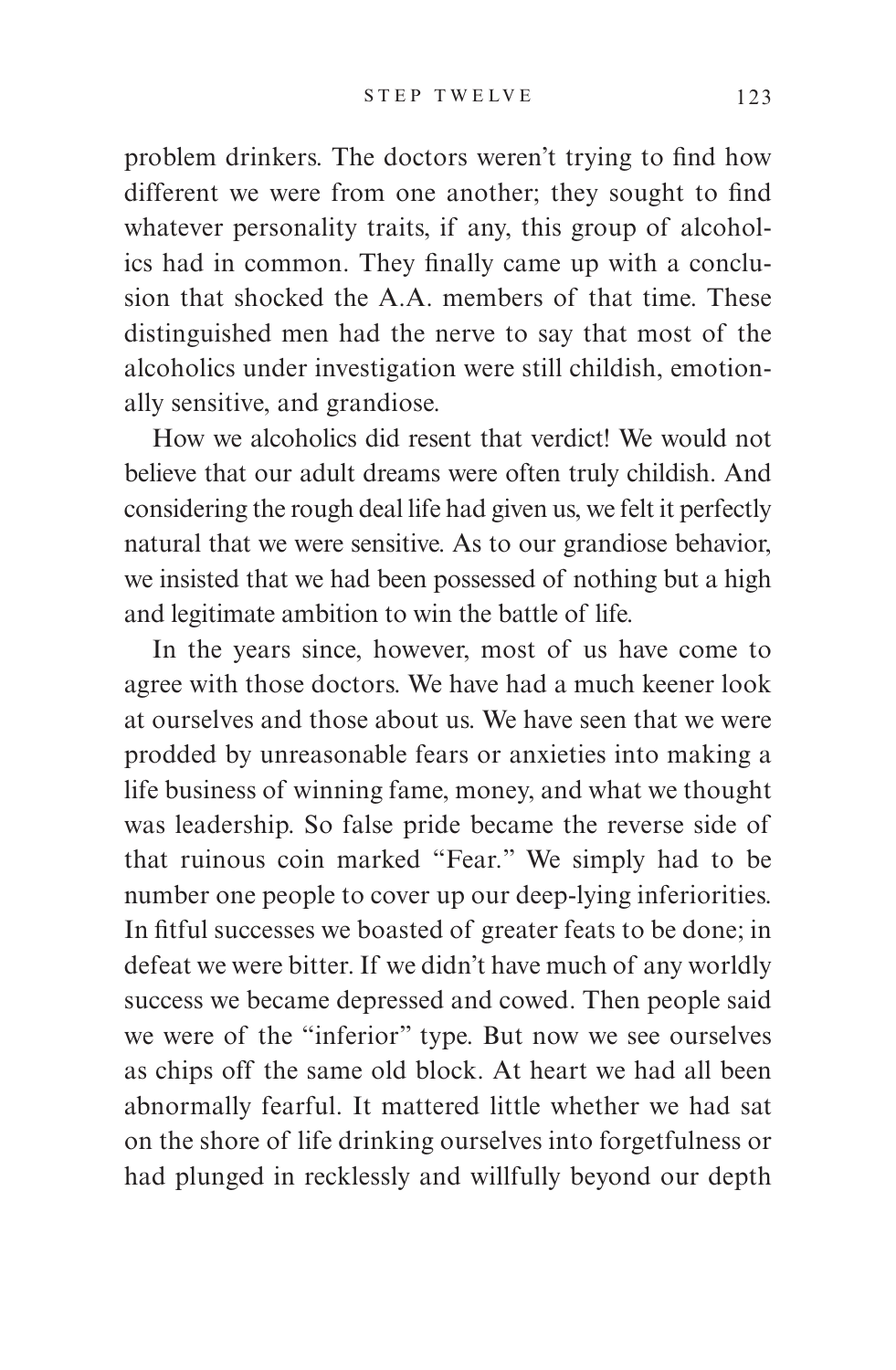and ability. The result was the same—all of us had nearly perished in a sea of alcohol.

But today, in well-matured A.A.'s, these distorted drives have been restored to something like their true purpose and direction. We no longer strive to dominate or rule those about us in order to gain self-importance. We no longer seek fame and honor in order to be praised. When by devoted service to family, friends, business, or community we attract widespread affection and are sometimes singled out for posts of greater responsibility and trust, we try to be humbly grateful and exert ourselves the more in a spirit of love and service. True leadership, we find, depends upon able example and not upon vain displays of power or glory.

Still more wonderful is the feeling that we do not have to be specially distinguished among our fellows in order to be useful and profoundly happy. Not many of us can be leaders of prominence, nor do we wish to be. Service, gladly rendered, obligations squarely met, troubles well accepted or solved with God's help, the knowledge that at home or in the world outside we are partners in a common effort, the well-understood fact that in God's sight all human beings are important, the proof that love freely given surely brings a full return, the certainty that we are no longer isolated and alone in self-constructed prisons, the surety that we need no longer be square pegs in round holes but can fit and belong in God's scheme of things—these are the permanent and legitimate satisfactions of right living for which no amount of pomp and circumstance, no heap of material possessions, could possibly be substitutes. True ambition is not what we thought it was. True ambition is